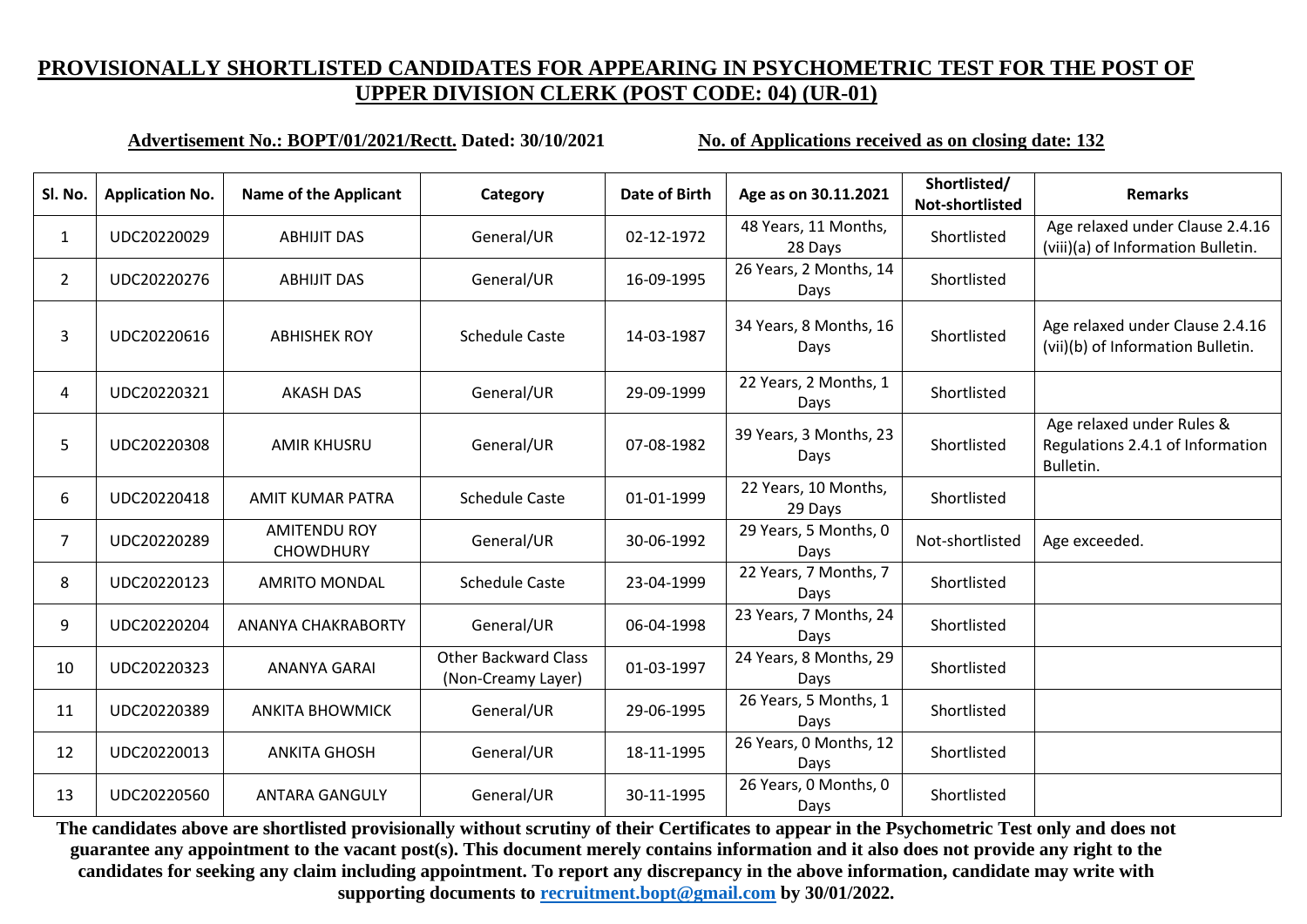|         |                        | Advertisement No.: BOPT/01/2021/Rectt. Dated: 30/10/2021 |                                                   | No. of Applications received as on closing date: 132 |                                 |                                 |                                                                            |
|---------|------------------------|----------------------------------------------------------|---------------------------------------------------|------------------------------------------------------|---------------------------------|---------------------------------|----------------------------------------------------------------------------|
| Sl. No. | <b>Application No.</b> | <b>Name of the Applicant</b>                             | Category                                          | <b>Date of Birth</b>                                 | Age as on 30.11.2021            | Shortlisted/<br>Not-shortlisted | <b>Remarks</b>                                                             |
| 14      | UDC20220126            | <b>ARIJIT GANGULI</b>                                    | General/UR                                        | 24-06-1995                                           | 26 Years, 5 Months, 6<br>Days   | Shortlisted                     |                                                                            |
| 15      | UDC20220111            | <b>ARITRA JANA</b>                                       | General/UR                                        | 22-12-1997                                           | 23 Years, 11 Months, 8<br>Days  | Shortlisted                     |                                                                            |
| 16      | UDC20220087            | <b>ARITTRA PAUL</b>                                      | General/UR                                        | 26-09-1999                                           | 22 Years, 2 Months, 4<br>Days   | Shortlisted                     |                                                                            |
| 17      | UDC20220048            | <b>ARKA NASKAR</b>                                       | <b>Schedule Caste</b>                             | 14-12-1990                                           | 30 Years, 11 Months,<br>16 Days | Shortlisted                     | Age relaxed under Rules &<br>Regulations 2.4.1 of Information<br>Bulletin. |
| 18      | UDC20220520            | <b>ARKOJYOTI</b><br>MUKHOPADHYAY                         | General/UR                                        | 24-03-1991                                           | 30 Years, 8 Months, 6<br>Days   | Shortlisted                     | Age relaxed under Clause 2.4.16<br>(vii)(a) of Information Bulletin        |
| 19      | UDC20220008            | <b>ASHISH RAJ</b>                                        | <b>Other Backward Class</b><br>(Non-Creamy Layer) | 15-01-1995                                           | 26 Years, 10 Months,<br>15 Days | Shortlisted                     |                                                                            |
| 20      | UDC20220257            | <b>BARNALI MAITY</b>                                     | General/UR                                        | 28-05-1999                                           | 22 Years, 6 Months, 2<br>Days   | Shortlisted                     |                                                                            |
| 21      | UDC20220589            | <b>BEAS BISWAS</b>                                       | <b>Schedule Caste</b>                             | 09-08-1995                                           | 26 Years, 3 Months, 21<br>Days  | Shortlisted                     |                                                                            |
| 22      | UDC20220049            | <b>BHASKAR SINHA ROY</b>                                 | General/UR                                        | 24-12-1977                                           | 43 Years, 11 Months, 6<br>Days  | Shortlisted                     | Age relaxed under Clause 2.4.16<br>(viii) (a) of Information Bulletin      |
| 23      | UDC20220170            | <b>BIPASHA SAHA</b>                                      | <b>Schedule Caste</b>                             | 18-04-1998                                           | 23 Years, 7 Months, 12<br>Days  | Shortlisted                     |                                                                            |
| 24      | UDC20220192            | <b>BISWAJIT BARMAN</b>                                   | <b>Schedule Caste</b>                             | 30-03-1996                                           | 25 Years, 8 Months, 0<br>Days   | Shortlisted                     |                                                                            |
| 25      | UDC20220580            | <b>BISWAJIT BHANJA</b>                                   | <b>Schedule Caste</b>                             | 17-09-1997                                           | 24 Years, 2 Months, 13<br>Days  | Shortlisted                     |                                                                            |
| 26      | UDC20220372            | <b>BISWARUP MONDAL</b>                                   | <b>Schedule Caste</b>                             | 27-10-1991                                           | 30 Years, 1 Months, 3<br>Days   | Shortlisted                     | Age relaxed under Clause<br>2.4.16 (i) of Information Bulletin             |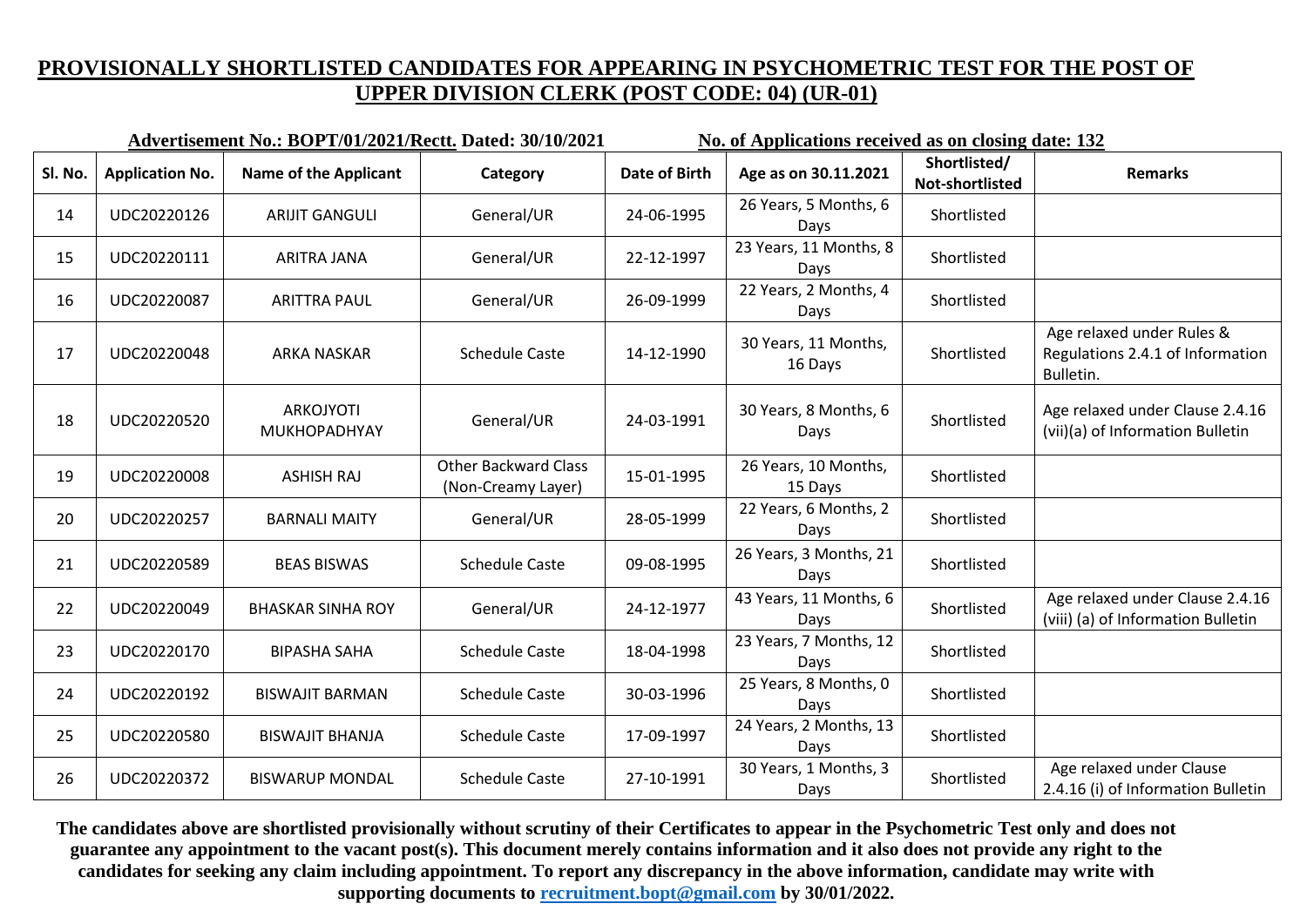|         |                        | Advertisement No.: BOPT/01/2021/Rectt. Dated: 30/10/2021 |                                                   | No. of Applications received as on closing date: 132 |                                 |                                 |                                                                                |
|---------|------------------------|----------------------------------------------------------|---------------------------------------------------|------------------------------------------------------|---------------------------------|---------------------------------|--------------------------------------------------------------------------------|
| Sl. No. | <b>Application No.</b> | <b>Name of the Applicant</b>                             | Category                                          | <b>Date of Birth</b>                                 | Age as on 30.11.2021            | Shortlisted/<br>Not-shortlisted | <b>Remarks</b>                                                                 |
| 27      | UDC20220375            | <b>BITTU MAL</b>                                         | <b>Schedule Caste</b>                             | 08-07-1995                                           | 26 Years, 4 Months, 22<br>Days  | Shortlisted                     |                                                                                |
| 28      | UDC20220609            | DEBANJAN<br>BHATTACHARYA                                 | General/UR                                        | 23-10-1997                                           | 24 Years, 1 Months, 7<br>Days   | Shortlisted                     |                                                                                |
| 29      | UDC20220056            | <b>DEBIKA DAS</b>                                        | General/UR                                        | 04-03-1991                                           | 30 Years, 8 Months, 26<br>Days  | Shortlisted                     | Age relaxed under Clause 2.4.16<br>(ix) (a) of Information Bulletin            |
| 30      | UDC20220096            | <b>DEBJIT CHAKRABORTY</b>                                | General/UR                                        | 15-11-1994                                           | 27 Years, 0 Months, 15<br>Days  | Not-shortlisted                 | Age exceeded                                                                   |
| 31      | UDC20220439            | DEVOJYOTI ADAK                                           | General/UR                                        | 07-11-1989                                           | 32 Years, 0 Months, 23<br>Days  | Not-shortlisted                 | Age exceeded                                                                   |
| 32      | UDC20220337            | <b>DIPANKAR BISWAS</b>                                   | <b>Schedule Caste</b>                             | 28-04-1995                                           | 26 Years, 7 Months, 2<br>Days   | Shortlisted                     |                                                                                |
| 33      | UDC20220039            | <b>DIPANKAR NATH</b>                                     | <b>Other Backward Class</b><br>(Non-Creamy Layer) | 27-02-1988                                           | 33 Years, 9 Months, 3<br>Days   | Shortlisted                     | Age relaxed under Clause<br>2.4.16 (vii) (c) of Information<br><b>Bulletin</b> |
| 34      | UDC20220378            | <b>DORJE TSHERING</b><br><b>TAMANG</b>                   | <b>Scheduled Tribes</b>                           | 21-05-1997                                           | 24 Years, 6 Months, 9<br>Days   | Shortlisted                     |                                                                                |
| 35      | UDC20220523            | <b>EKPARNA DUTTA</b>                                     | General/UR                                        | 02-02-1999                                           | 22 Years, 9 Months, 28<br>Days  | Shortlisted                     |                                                                                |
| 36      | UDC20220434            | <b>FERDOSI</b>                                           | General/UR                                        | 19-01-1998                                           | 23 Years, 10 Months,<br>11 Days | Shortlisted                     |                                                                                |
| 37      | UDC20220263            | <b>GOURAV DAS</b>                                        | General/UR                                        | 08-11-1999                                           | 22 Years, 0 Months, 22<br>Days  | Shortlisted                     |                                                                                |
| 38      | UDC20220345            | <b>GOURI MONDAL</b>                                      | General/UR                                        | 24-04-1995                                           | 26 Years, 7 Months, 6<br>Days   | Shortlisted                     |                                                                                |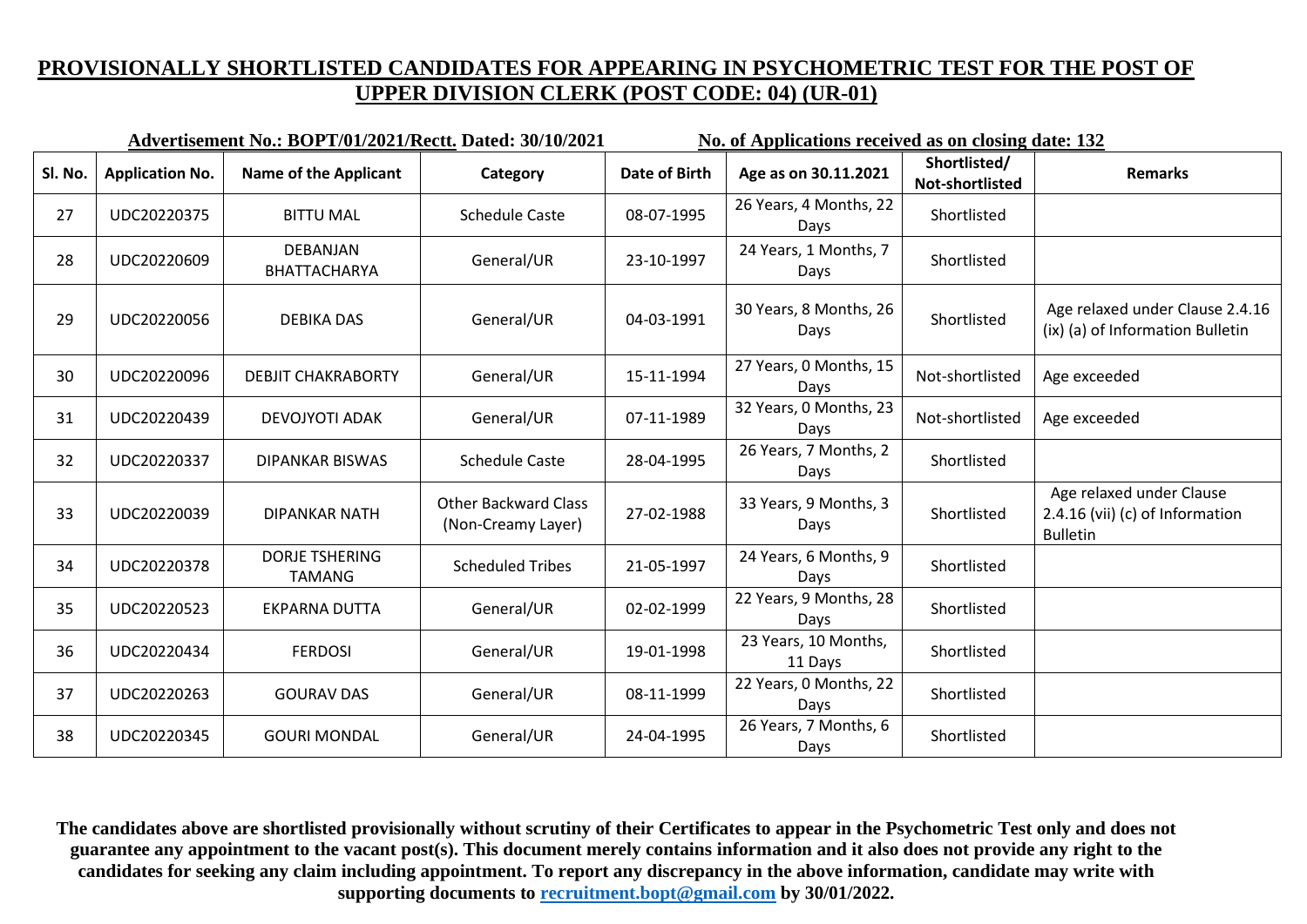|         |                        | Advertisement No.: BOPT/01/2021/Rectt. Dated: 30/10/2021 |                                                   | No. of Applications received as on closing date: 132 |                                 |                                 |                                                                                 |
|---------|------------------------|----------------------------------------------------------|---------------------------------------------------|------------------------------------------------------|---------------------------------|---------------------------------|---------------------------------------------------------------------------------|
| Sl. No. | <b>Application No.</b> | <b>Name of the Applicant</b>                             | Category                                          | <b>Date of Birth</b>                                 | Age as on 30.11.2021            | Shortlisted/<br>Not-shortlisted | <b>Remarks</b>                                                                  |
| 39      | UDC20220342            | <b>GURUPADA BANERJEE</b>                                 | General/UR                                        | 12-01-1977                                           | 44 Years, 10 Months,<br>18 Days | Shortlisted                     | Age relaxed under Clause<br>2.4.16 (viii) (a) of Information<br><b>Bulletin</b> |
| 40      | UDC20220460            | <b>HARIKRISHNAN</b><br><b>CHENICHERI</b>                 | General/UR                                        | 17-12-1994                                           | 26 Years, 11 Months,<br>13 Days | Shortlisted                     |                                                                                 |
| 41      | UDC20220600            | <b>INDRAJEET KUMAR</b><br><b>SINGH</b>                   | General/UR                                        | 10-09-1995                                           | 26 Years, 2 Months, 20<br>Days  | Shortlisted                     |                                                                                 |
| 42      | UDC20220602            | <b>INDRANIL PYNE</b>                                     | General/UR                                        | 21-05-1999                                           | 22 Years, 6 Months, 9<br>Days   | Shortlisted                     |                                                                                 |
| 43      | UDC20220586            | <b>JYOTIRUPA GHOSH</b>                                   | General/UR                                        | 05-11-1995                                           | 26 Years, 0 Months, 25<br>Days  | Shortlisted                     |                                                                                 |
| 44      | UDC20220402            | <b>KAMALESH ARANG</b>                                    | <b>Schedule Caste</b>                             | 08-03-1991                                           | 30 Years, 8 Months, 22<br>Days  | Shortlisted                     | Age relaxed under Clause<br>2.4.16 (i) of Information Bulletin                  |
| 45      | UDC20220319            | <b>KATIKALA MERWIN</b><br><b>PAULSON</b>                 | <b>Schedule Caste</b>                             | 01-12-1996                                           | 24 Years, 11 Months,<br>29 Days | Shortlisted                     |                                                                                 |
| 46      | UDC20220562            | <b>KAUSHIK DAS</b>                                       | <b>Schedule Caste</b>                             | 31-01-1996                                           | 25 Years, 9 Months, 30<br>Days  | Shortlisted                     |                                                                                 |
| 47      | UDC20220268            | <b>KAUSHIK KOLEY</b>                                     | <b>Other Backward Class</b><br>(Non-Creamy Layer) | 15-01-1995                                           | 26 Years, 10 Months,<br>15 Days | Shortlisted                     |                                                                                 |
| 48      | UDC20220442            | <b>LISALIN ROUT</b>                                      | General/UR                                        | 20-01-1995                                           | 26 Years, 10 Months,<br>10 Days | Shortlisted                     |                                                                                 |
| 49      | UDC20220404            | LIZA BISWAS                                              | <b>Other Backward Class</b><br>(Non-Creamy Layer) | 24-04-1998                                           | 23 Years, 7 Months, 6<br>Days   | Shortlisted                     |                                                                                 |
| 50      | UDC20220451            | MADHULIKA                                                | General/UR                                        | 25-06-1994                                           | 27 Years, 5 Months, 5<br>Days   | Not-shortlisted                 | Age exceeded                                                                    |
| 51      | UDC20220031            | <b>MAHFOOJ ALI</b>                                       | General/UR                                        | 15-02-1995                                           | 26 Years, 9 Months, 15<br>Days  | Shortlisted                     |                                                                                 |
| 52      | UDC20220642            | <b>MAINAK GHOSH</b>                                      | General/UR                                        | 10-04-1995                                           | 26 Years, 7 Months, 20<br>Days  | Shortlisted                     |                                                                                 |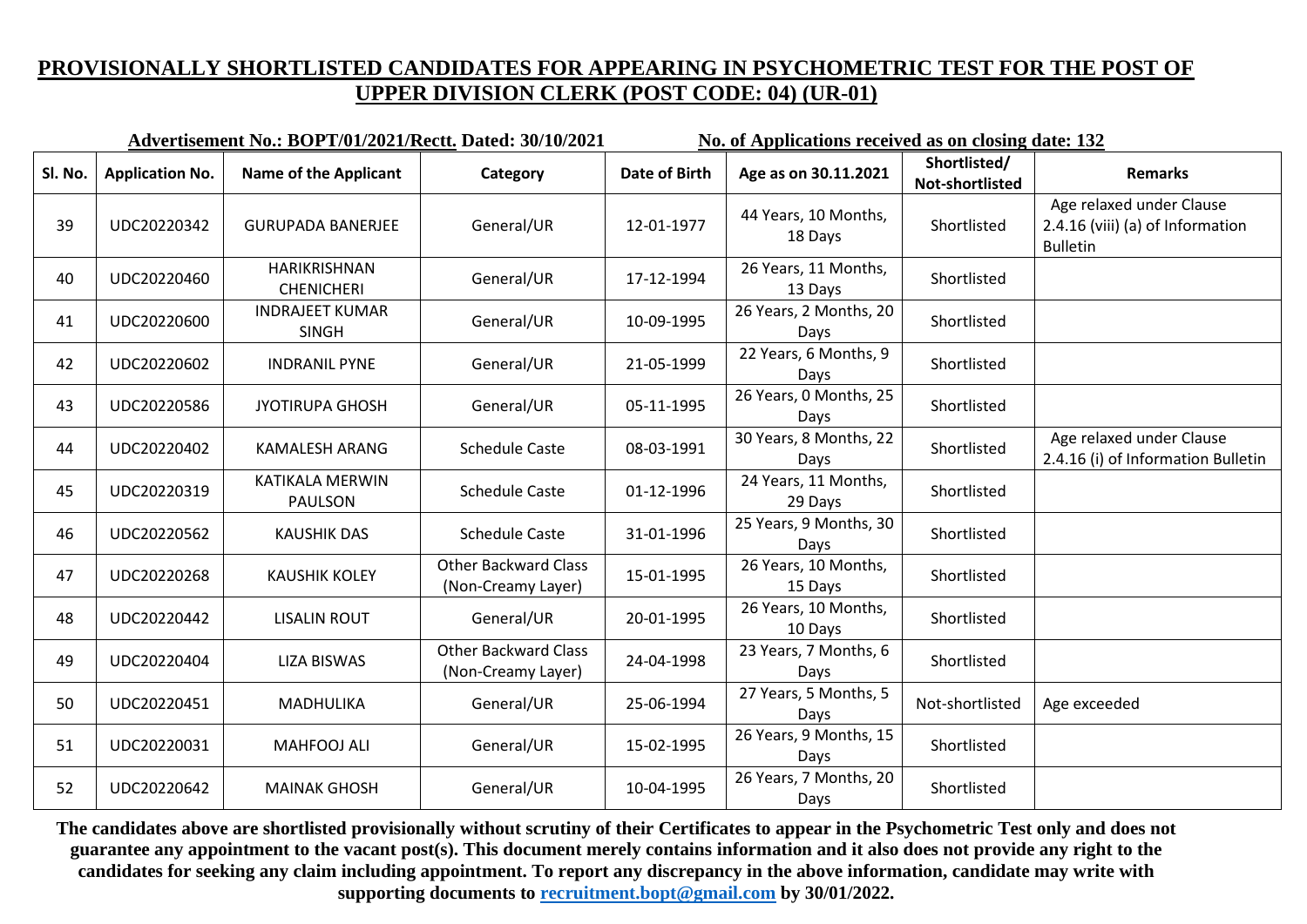|         |                        | <b>Advertisement No.: BOPT/01/2021/Rectt. Dated: 30/10/2021</b> |                                                   | No. of Applications received as on closing date: 132 |                                 |                                 |                                                                                 |
|---------|------------------------|-----------------------------------------------------------------|---------------------------------------------------|------------------------------------------------------|---------------------------------|---------------------------------|---------------------------------------------------------------------------------|
| Sl. No. | <b>Application No.</b> | <b>Name of the Applicant</b>                                    | Category                                          | <b>Date of Birth</b>                                 | Age as on 30.11.2021            | Shortlisted/<br>Not-shortlisted | <b>Remarks</b>                                                                  |
| 53      | UDC20220379            | <b>MANAB KR GHOSH</b>                                           | <b>Other Backward Class</b><br>(Non-Creamy Layer) | 29-05-1992                                           | 29 Years, 6 Months, 1<br>Days   | Shortlisted                     | Age relaxed under Clause<br>2.4.16 (iii) of Information<br><b>Bulletin</b>      |
| 54      | UDC20220100            | <b>MANISH SHARMA</b>                                            | General/UR                                        | 01-06-1988                                           | 33 Years, 5 Months, 29<br>Days  | Shortlisted                     | Age relaxed under Clause 2.4.16<br>(vii) (a) of Information Bulletin            |
| 55      | UDC20220601            | <b>MD SAIF</b>                                                  | General/UR                                        | 08-11-1994                                           | 27 Years, 0 Months, 22<br>Days  | Not-shortlisted                 | Age exceeded                                                                    |
| 56      | UDC20220452            | <b>MILTON DAS</b>                                               | General/UR                                        | 27-12-1980                                           | 40 Years, 11 Months, 3<br>Days  | Shortlisted                     | Age relaxed under Clause<br>2.4.16 (viii) (a) of Information<br><b>Bulletin</b> |
| 57      | UDC20220297            | <b>MOUSUMI BISWAS</b>                                           | <b>Schedule Caste</b>                             | 16-09-1995                                           | 26 Years, 2 Months, 14<br>Days  | Shortlisted                     |                                                                                 |
| 58      | UDC20220573            | <b>MRINMOY BISWAS</b>                                           | General/UR                                        | 14-12-1995                                           | 25 Years, 11 Months,<br>16 Days | Shortlisted                     |                                                                                 |
| 59      | UDC20220304            | <b>MUQTADIR AHAMED</b>                                          | General/UR                                        | 29-10-1996                                           | 25 Years, 1 Months, 1<br>Days   | Shortlisted                     |                                                                                 |
| 60      | UDC20220507            | NAYAN MAJUMDAR                                                  | General/UR                                        | 24-05-1997                                           | 24 Years, 6 Months, 6<br>Days   | Shortlisted                     |                                                                                 |
| 61      | UDC20220038            | <b>OMAR NOOR</b>                                                | <b>Other Backward Class</b><br>(Non-Creamy Layer) | 26-01-2000                                           | 21 Years, 10 Months, 4<br>Days  | Shortlisted                     |                                                                                 |
| 62      | UDC20220082            | <b>PALASH GIRI</b>                                              | General/UR                                        | 03-06-1996                                           | 25 Years, 5 Months, 27<br>Days  | Shortlisted                     |                                                                                 |
| 63      | UDC20220200            | PALLABI SARCAR                                                  | General/UR                                        | 16-08-1996                                           | 25 Years, 3 Months, 14<br>Days  | Shortlisted                     |                                                                                 |
| 64      | UDC20220317            | PARTHA GAYEN                                                    | <b>Schedule Caste</b>                             | 22-11-1993                                           | 28 Years, 0 Months, 8<br>Days   | Shortlisted                     | Age relaxed under Clause<br>2.4.16 (i) of Information Bulletin                  |
| 65      | UDC20220135            | PARTHA SAMANTA                                                  | General/UR                                        | 29-07-1995                                           | 26 Years, 4 Months, 1<br>Days   | Shortlisted                     |                                                                                 |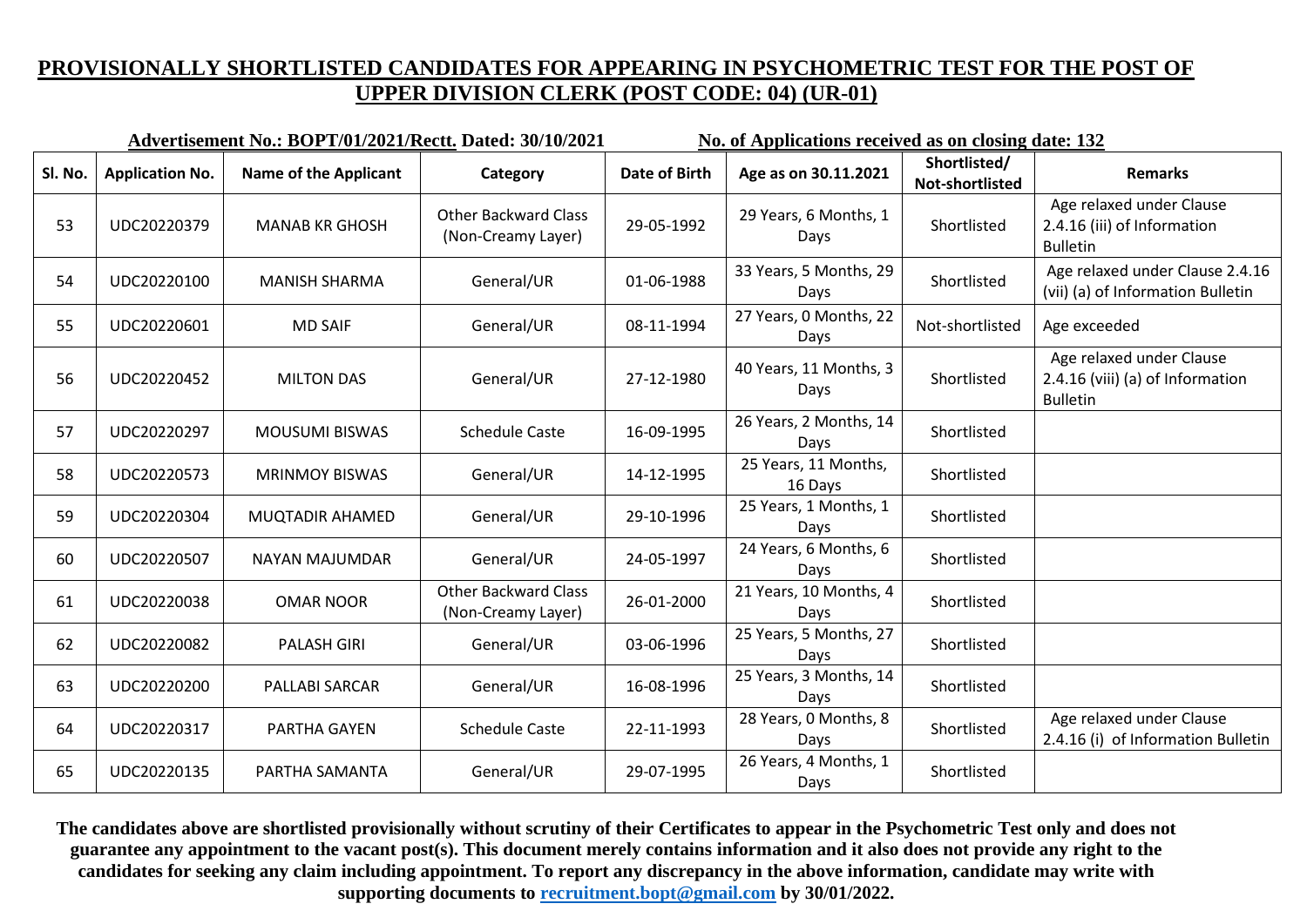|         |                        | Advertisement No.: BOPT/01/2021/Rectt. Dated: 30/10/2021 |                                                   | No. of Applications received as on closing date: 132 |                                |                                 |                                                                                |
|---------|------------------------|----------------------------------------------------------|---------------------------------------------------|------------------------------------------------------|--------------------------------|---------------------------------|--------------------------------------------------------------------------------|
| Sl. No. | <b>Application No.</b> | <b>Name of the Applicant</b>                             | Category                                          | Date of Birth                                        | Age as on 30.11.2021           | Shortlisted/<br>Not-shortlisted | <b>Remarks</b>                                                                 |
| 66      | UDC20220017            | PAWAR KIRAN KUMAR                                        | <b>Scheduled Tribes</b>                           | 05-09-1998                                           | 23 Years, 2 Months, 25<br>Days | Shortlisted                     |                                                                                |
| 67      | UDC20220563            | <b>PAYEL NATH</b>                                        | <b>Other Backward Class</b><br>(Non-Creamy Layer) | 23-03-1997                                           | 24 Years, 8 Months, 7<br>Days  | Shortlisted                     |                                                                                |
| 68      | UDC20220470            | <b>PRASUN BHOWMICK</b>                                   | General/UR                                        | 28-05-1996                                           | 25 Years, 6 Months, 2<br>Days  | Shortlisted                     |                                                                                |
| 69      | UDC20220062            | PRIYANSHU                                                | <b>Other Backward Class</b><br>(Non-Creamy Layer) | 19-05-1992                                           | 29 Years, 6 Months, 11<br>Days | Shortlisted                     | Age relaxed under Clause<br>2.4.16 (iii) of Information<br><b>Bulletin</b>     |
| 70      | UDC20220098            | RAGOLU KIRAN                                             | <b>Schedule Caste</b>                             | 23-10-1996                                           | 25 Years, 1 Months, 7<br>Days  | Shortlisted                     |                                                                                |
| 71      | UDC20220592            | RAHUL MANDI                                              | <b>Scheduled Tribes</b>                           | 26-07-1992                                           | 29 Years, 4 Months, 4<br>Days  | Shortlisted                     | Age relaxed under Clause<br>2.4.16 (ii) of Information Bulletin                |
| 72      | UDC20220037            | <b>RAJAN SHAW</b>                                        | <b>Other Backward Class</b><br>(Non-Creamy Layer) | 28-03-1988                                           | 33 Years, 8 Months, 2<br>Days  | Shortlisted                     | Age relaxed under Clause<br>2.4.16 (vii) (c) of Information<br><b>Bulletin</b> |
| 73      | UDC20220631            | <b>RAJDIP CHOWDHURY</b>                                  | <b>Schedule Caste</b>                             | 07-11-1996                                           | 25 Years, 0 Months, 23<br>Days | Shortlisted                     |                                                                                |
| 74      | UDC20220462            | RAKESH CHANDRA<br><b>MAHATO</b>                          | General/UR                                        | 29-09-1988                                           | 33 Years, 2 Months, 1<br>Days  | Shortlisted                     | Age relaxed under Clause 2.4.16<br>(viii) (a) of Information Bulletin          |
| 75      | UDC20220003            | <b>RAMIT PRASAD</b>                                      | <b>Schedule Caste</b>                             | 17-08-1993                                           | 28 Years, 3 Months, 13<br>Days | Shortlisted                     | Age relaxed under Clause<br>2.4.16 (i) of Information Bulletin                 |
| 76      | UDC20220488            | RISHAV DASGUPTA                                          | General/UR                                        | 23-11-1996                                           | 25 Years, 0 Months, 7<br>Days  | Shortlisted                     |                                                                                |
| 77      | UDC20220532            | RIYASHREE DAS                                            | General/UR                                        | 26-03-1998                                           | 23 Years, 8 Months, 4<br>Days  | Shortlisted                     |                                                                                |
| 78      | UDC20220480            | <b>RONY PAUL</b>                                         | General/UR                                        | 09-02-1999                                           | 22 Years, 9 Months, 21<br>Days | Shortlisted                     |                                                                                |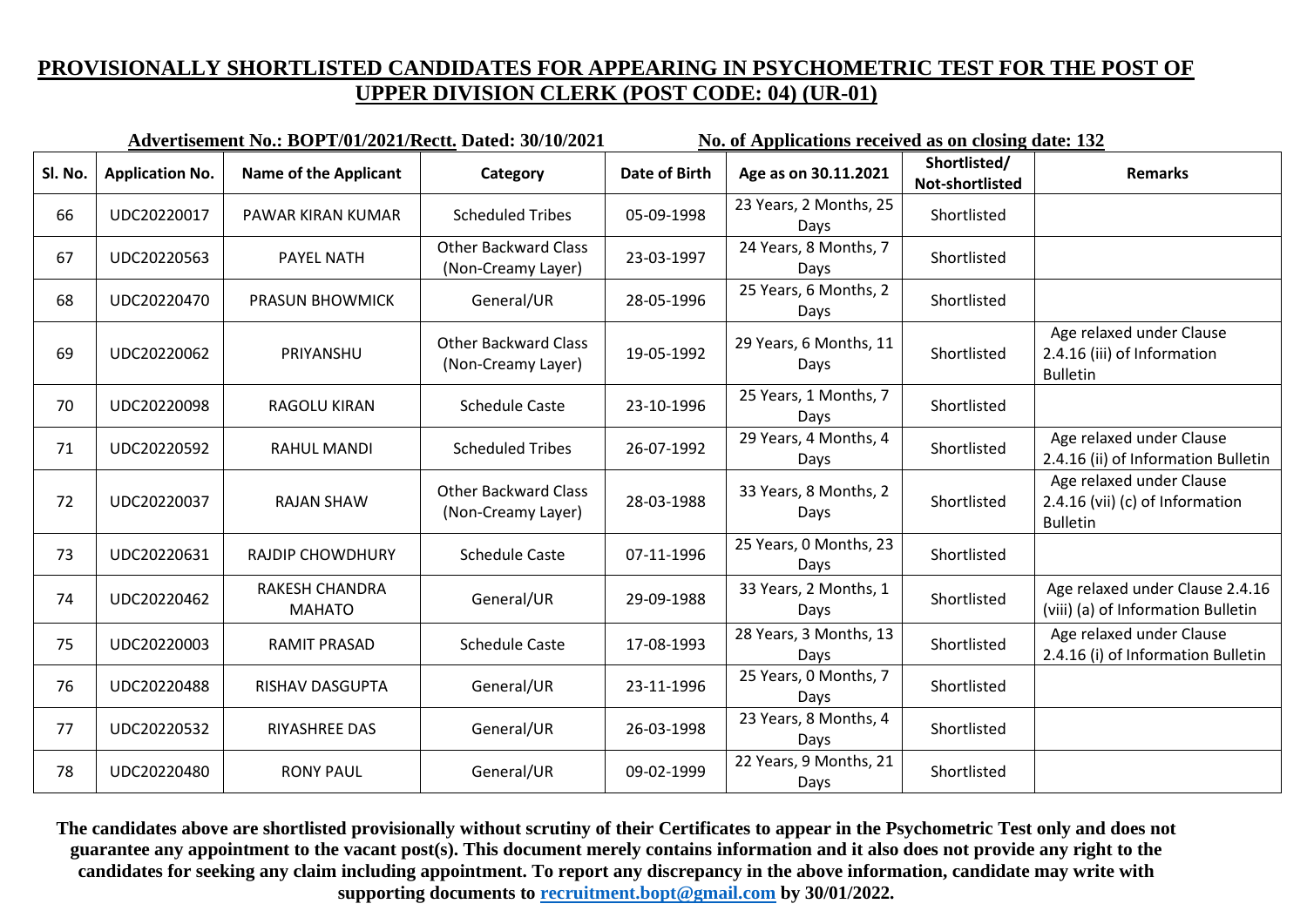**Advertisement No.: BOPT/01/2021/Rectt. Dated: 30/10/2021 No. of Applications received as on closing date: 132 Sl. No. Application No. Name of the Applicant Category Date of Birth Age as on 30.11.2021 Shortlisted/ Shortlisted/ Remarks**<br> **Remarks** <sup>79</sup> UDC20220458 RUCHI KUMARI Other Backward Class Other Backward Class  $(Non-Creamy Layer)$  18-12-1997 23 Years, 11 Months, **Shortlisted** 80 UDC20220475 RUPAK PRAMANIK General/UR 11-11-1996  $25$  Years, 0 Months, 19 Shortlisted 81 UDC20220457 SAKILA TARANNOOM 0ther Backward Class  $(01-04-1996)$  25 Years, 7 Months, 29 Shortlisted 82 UDC20220030 SAMIR KHAN Other Backward Class  $(07-11-1991)$  30 Years, 0 Months, 23 Not-shortlisted  $\vert$  Age exceeded 83 UDC20220035 SANGEETHA D Other Backward Class Other Backward Class  $(Non-Creamy Layer)$  02-08-1999 22 Years, 3 Months, 28 Shortlisted 84 UDC20220538 SASWATI SARKAR General/UR  $\begin{array}{|c|c|c|c|c|c|c|c|}\n\hline\n\text{3 Years, 6 months, 29}\n\end{array}$ 23 Years, 6 Months, 29 Shortlisted 85 UDC20220279 SATARUPA GHOSHAL General/UR  $\begin{array}{|c|c|c|c|c|c|c|c|}\n\hline\n\text{36 Years, 3 Months, 9} \end{array}$ 36 Years, 3 Months, 9 <br>Days Days 86 UDC20220271 SAUMYA SINGH General/UR  $\begin{array}{|c|c|c|c|c|c|c|c|c|}\n\hline\n\text{36} & \text{UDC20220271} & \text{SAUMYA SINGH} & \text{General/UR} & \text{04-01-1997} & \text{24 Years, 10 months,} \\\hline\n\end{array}$ 24 Years, 10 Months,<br>26 Days Shortlisted 87 UDC20220531 SAYANTANI ROY General/UR 16-10-1997  $\begin{array}{|l|l|}\n\hline\n\end{array}$  24 Years, 1 Months, 14 24 Years, 1 Months, 14 Shortlisted <sup>88</sup> UDC20220260 SAYONTANY NANDI General/UR 09-01-1999 22 Years, 10 Months, 22 Years, 10 Months,<br>21 Days Shortlisted <sup>89</sup> UDC20220403 SHABNAM MUSTARI Other Backward Class Other Backward Class 23-09-1996 25 Years, 2 Months, 7<br>(Non-Creamy Layer) 23-09-1996 Days Shortlisted <sup>90</sup> UDC20220416 SHAMBO NAYEK General/UR 25-04-1995 26 Years, 7 Months, 5 26 Years, 7 Months, 5 <br>Days Bays 91 UDC20220064 SHAOLI PATRA Schedule Caste 09-02-1997 24 Years, 9 Months, 21 24 Years, 9 Months, 21 Shortlisted 92 UDC20220344 SHILPA DUTTA General/UR 18-12-1995  $\begin{array}{|l|l|}\n\hline\n\end{array}$  25 Years, 11 Months, 25 Years, 11 Months,<br>12 Days Shortlisted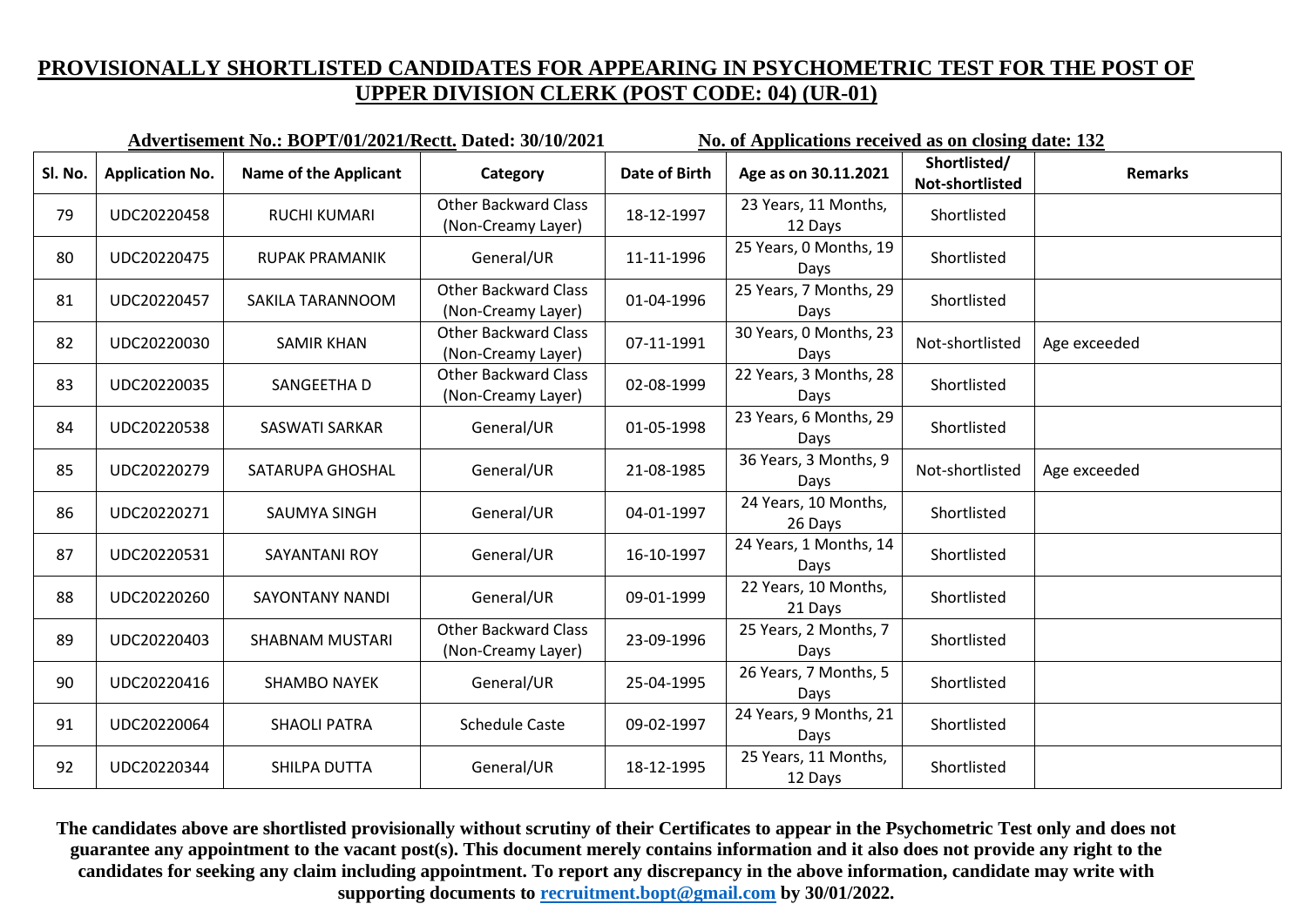|         |                        | Advertisement No.: BOPT/01/2021/Rectt. Dated: 30/10/2021 |                                                   | No. of Applications received as on closing date: 132 |                                 |                                 |                |
|---------|------------------------|----------------------------------------------------------|---------------------------------------------------|------------------------------------------------------|---------------------------------|---------------------------------|----------------|
| Sl. No. | <b>Application No.</b> | <b>Name of the Applicant</b>                             | Category                                          | <b>Date of Birth</b>                                 | Age as on 30.11.2021            | Shortlisted/<br>Not-shortlisted | <b>Remarks</b> |
| 93      | UDC20220549            | SHILPA MONDAL                                            | General/UR                                        | 19-08-1997                                           | 24 Years, 3 Months, 11<br>Days  | Shortlisted                     |                |
| 94      | UDC20220252            | SHIRSENDU GHOSHAL                                        | General/UR                                        | 07-09-1996                                           | 25 Years, 2 Months, 23<br>Days  | Shortlisted                     |                |
| 95      | UDC20220448            | SHIRSITA BANERJEE                                        | General/UR                                        | 01-03-1995                                           | 26 Years, 8 Months, 29<br>Days  | Shortlisted                     |                |
| 96      | UDC20220315            | SHIVAM SHAW                                              | General/UR                                        | 23-09-1997                                           | 24 Years, 2 Months, 7<br>Days   | Shortlisted                     |                |
| 97      | UDC20220575            | SHRODHYA<br><b>CHAKRABORTY</b>                           | General/UR                                        | 20-09-1994                                           | 27 Years, 2 Months, 10<br>Days  | Not-shortlisted                 | Age exceeded   |
| 98      | UDC20220058            | SOUMARGHA GANGULY                                        | General/UR                                        | 20-12-1994                                           | 26 Years, 11 Months,<br>10 Days | Shortlisted                     |                |
| 99      | UDC20220572            | SOUMILI PRAMANICK                                        | General/UR                                        | 06-12-1999                                           | 21 Years, 11 Months,<br>24 Days | Shortlisted                     |                |
| 100     | UDC20220054            | SOUMYADEB KUMAR                                          | General/UR                                        | 18-11-1995                                           | 26 Years, 0 Months, 12<br>Days  | Shortlisted                     |                |
| 101     | UDC20220305            | <b>SOURAV MOIRA</b>                                      | General/UR                                        | 16-08-1996                                           | 25 Years, 3 Months, 14<br>Days  | Shortlisted                     |                |
| 102     | UDC20220322            | <b>SOUTAM BISWAS</b>                                     | <b>Schedule Caste</b>                             | 13-12-1995                                           | 25 Years, 11 Months,<br>17 Days | Shortlisted                     |                |
| 103     | UDC20220578            | <b>SRABANTI DAS</b>                                      | <b>Schedule Caste</b>                             | 21-07-1995                                           | 26 Years, 4 Months, 9<br>Days   | Shortlisted                     |                |
| 104     | UDC20220624            | SREEJITA DUTTA                                           | <b>Other Backward Class</b><br>(Non-Creamy Layer) | 28-04-1999                                           | 22 Years, 7 Months, 2<br>Days   | Shortlisted                     |                |
| 105     | UDC20220209            | <b>SUBHA LEPCHA</b>                                      | <b>Scheduled Tribes</b>                           | 12-02-1995                                           | 26 Years, 9 Months, 18<br>Days  | Shortlisted                     |                |
| 106     | UDC20220528            | <b>SUBHAM ROY</b>                                        | <b>Schedule Caste</b>                             | 28-11-1995                                           | 26 Years, 0 Months, 2<br>Days   | Shortlisted                     |                |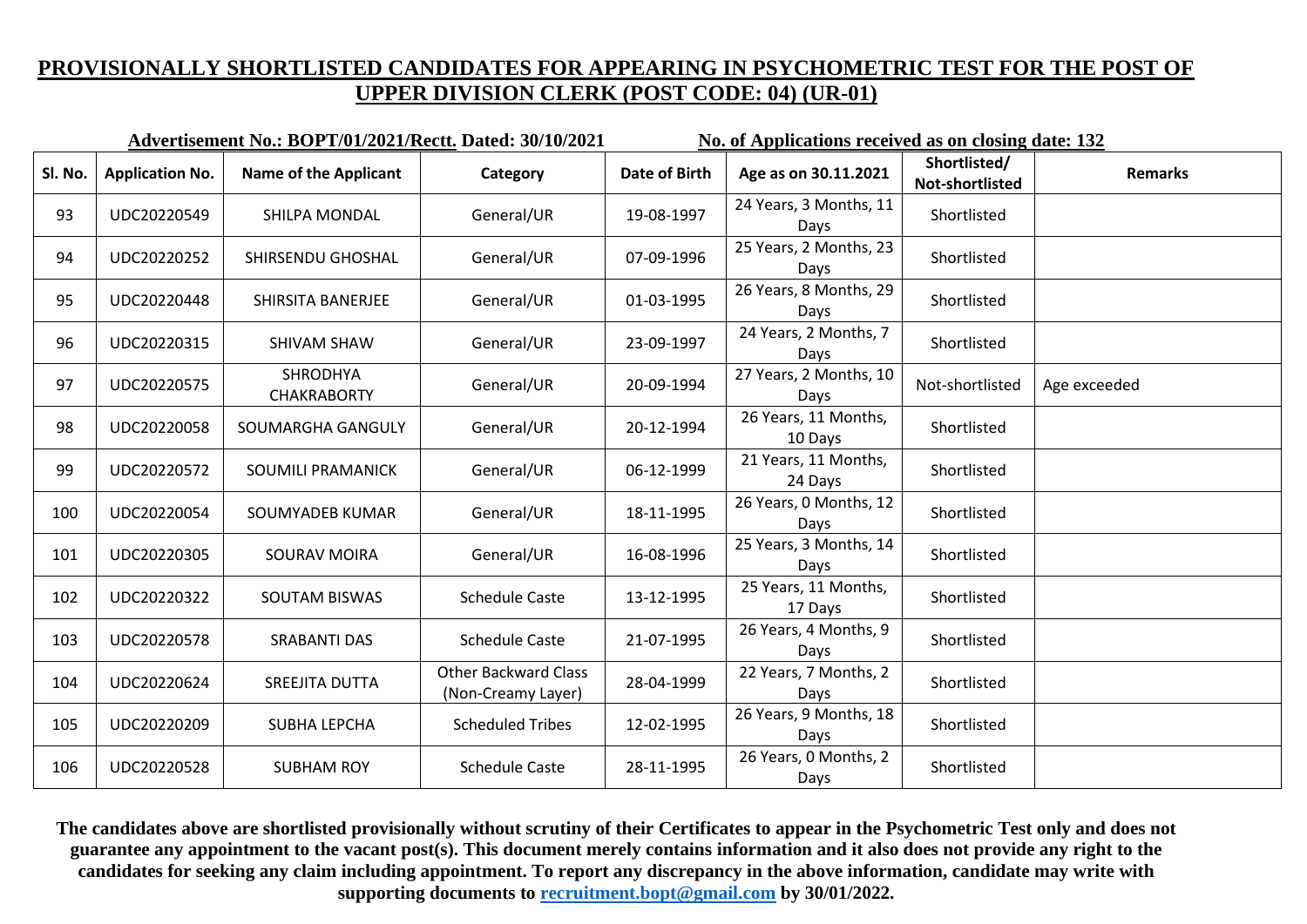|         |                        | Advertisement No.: BOPT/01/2021/Rectt. Dated: 30/10/2021 |                                                   | No. of Applications received as on closing date: 132 |                                 |                                 |                                                                                  |  |
|---------|------------------------|----------------------------------------------------------|---------------------------------------------------|------------------------------------------------------|---------------------------------|---------------------------------|----------------------------------------------------------------------------------|--|
| Sl. No. | <b>Application No.</b> | <b>Name of the Applicant</b>                             | Category                                          | <b>Date of Birth</b>                                 | Age as on 30.11.2021            | Shortlisted/<br>Not-shortlisted | <b>Remarks</b>                                                                   |  |
| 107     | UDC20220028            | <b>SUBHAS DAS</b>                                        | General/UR                                        | 23-01-1997                                           | 24 Years, 10 Months, 7<br>Days  | Shortlisted                     |                                                                                  |  |
| 108     | UDC20220065            | <b>SUBHO PRAMANIK</b>                                    | <b>Schedule Caste</b>                             | 22-11-1991                                           | 30 Years, 0 Months, 8<br>Days   | Shortlisted                     | Age relaxed under Clause<br>2.4.16 (i) of Information Bulletin                   |  |
| 109     | UDC20220071            | <b>SUBHOBRATA</b><br><b>MUKHERJEE</b>                    | General/UR                                        | 05-10-1995                                           | 26 Years, 1 Months, 25<br>Days  | Shortlisted                     |                                                                                  |  |
| 110     | UDC20220047            | <b>SUBRATA MUKHERJEE</b>                                 | General/UR                                        | 03-04-1982                                           | 39 Years, 7 Months, 27<br>Days  | Shortlisted                     | Age relaxed under Rules &<br>Regulations 2.4.1 of Information<br><b>Bulletin</b> |  |
| 111     | UDC20220515            | <b>SUBRATA PAL</b>                                       | <b>Other Backward Class</b><br>(Non-Creamy Layer) | 21-02-1990                                           | 31 Years, 9 Months, 9<br>Days   | Not-shortlisted                 | Age exceeded                                                                     |  |
| 112     | UDC20220067            | <b>SUJOY SAMUI</b>                                       | General/UR                                        | 23-03-1995                                           | 26 Years, 8 Months, 7<br>Days   | Shortlisted                     |                                                                                  |  |
| 113     | UDC20220643            | <b>SUKANYA GUHA</b>                                      | General/UR                                        | 29-08-1998                                           | 23 Years, 3 Months, 1<br>Days   | Shortlisted                     |                                                                                  |  |
| 114     | UDC20220377            | <b>SUKANYA PATRA</b>                                     | General/UR                                        | 21-01-2000                                           | 21 Years, 10 Months, 9<br>Days  | Shortlisted                     |                                                                                  |  |
| 115     | UDC20220517            | <b>SUKOMAL SINGHA</b>                                    | <b>Schedule Caste</b>                             | 10-12-1991                                           | 29 Years, 11 Months,<br>20 Days | Shortlisted                     | Age relaxed under Clause<br>2.4.16 (i) of Information Bulletin                   |  |
| 116     | UDC20220219            | <b>SUMAN DAS</b>                                         | <b>Schedule Caste</b>                             | 10-08-1996                                           | 25 Years, 3 Months, 20<br>Days  | Shortlisted                     |                                                                                  |  |
| 117     | UDC20220193            | <b>SUMANA MITRA</b>                                      | General/UR                                        | 22-06-1995                                           | 26 Years, 5 Months, 8<br>Days   | Shortlisted                     |                                                                                  |  |
| 118     | UDC20220026            | <b>SUMIT KUMAR</b>                                       | <b>Schedule Caste</b>                             | 13-08-1997                                           | 24 Years, 3 Months, 17<br>Days  | Shortlisted                     |                                                                                  |  |
| 119     | UDC20220581            | SUPARNA BACHHAR ROY                                      | <b>Schedule Caste</b>                             | 05-08-1986                                           | 35 Years, 3 Months, 25<br>Days  | Shortlisted                     | Age relaxed under Clause 2.4.16<br>(vii) (b) of Information Bulletin             |  |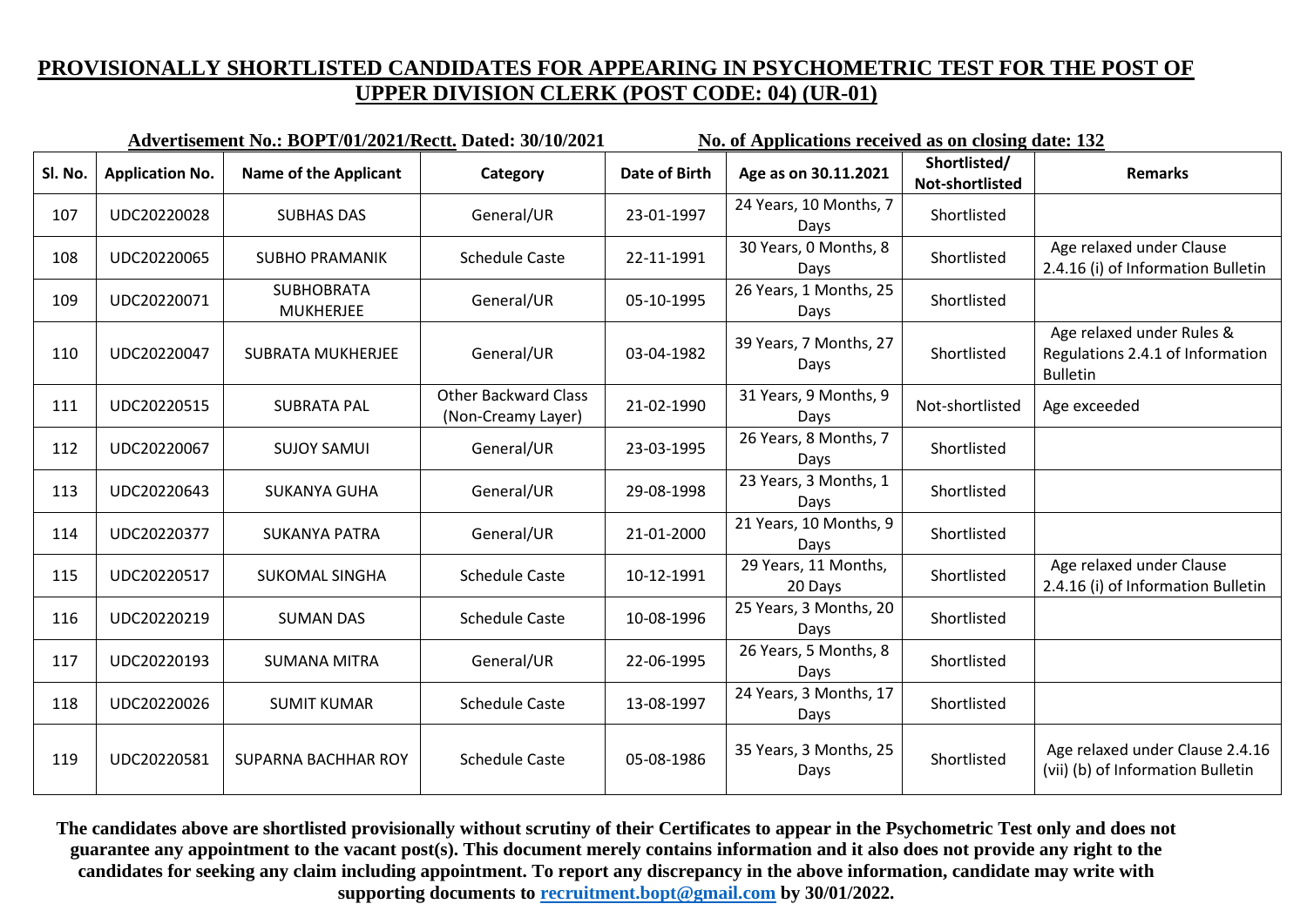|         |                        | Advertisement No.: BOPT/01/2021/Rectt. Dated: 30/10/2021 |                                                   | No. of Applications received as on closing date: 132 |                                 |                                 |                                                                                  |
|---------|------------------------|----------------------------------------------------------|---------------------------------------------------|------------------------------------------------------|---------------------------------|---------------------------------|----------------------------------------------------------------------------------|
| Sl. No. | <b>Application No.</b> | <b>Name of the Applicant</b>                             | Category                                          | <b>Date of Birth</b>                                 | Age as on 30.11.2021            | Shortlisted/<br>Not-shortlisted | <b>Remarks</b>                                                                   |
| 120     | UDC20220241            | <b>SURANJANA SEN</b>                                     | General/UR                                        | 16-11-1994                                           | 27 Years, 0 Months, 14<br>Days  | Not-shortlisted                 | Age exceeded                                                                     |
| 121     | UDC20220104            | <b>SUSMITA BISWAS</b>                                    | <b>Schedule Caste</b>                             | 27-10-1999                                           | 22 Years, 1 Months, 3<br>Days   | Shortlisted                     |                                                                                  |
| 122     | UDC20220023            | <b>SUVANKAR DAS</b>                                      | <b>Schedule Caste</b>                             | 30-10-1994                                           | 27 Years, 1 Months, 0<br>Days   | Shortlisted                     | Age relaxed under Clause<br>2.4.16 (vii) (b) of Information<br><b>Bulletin</b>   |
| 123     | UDC20220564            | <b>SUVANKAR PAL</b>                                      | <b>Other Backward Class</b><br>(Non-Creamy Layer) | 30-03-1993                                           | 28 Years, 8 Months, 0<br>Days   | Shortlisted                     | Age relaxed under Clause<br>2.4.16 (iii) of Information<br><b>Bulletin</b>       |
| 124     | UDC20220033            | <b>SWARAT SABUI</b>                                      | <b>Schedule Caste</b>                             | 04-10-1992                                           | 29 Years, 1 Months, 26<br>Days  | Shortlisted                     | Age relaxed under Clause<br>2.4.16 (i) of Information Bulletin                   |
| 125     | UDC20220596            | SWARNALI KHAN                                            | General/UR                                        | 12-02-1999                                           | 22 Years, 9 Months, 18<br>Days  | Shortlisted                     |                                                                                  |
| 126     | UDC20220145            | <b>SWARNIB DAS</b>                                       | <b>Schedule Caste</b>                             | 31-10-1995                                           | 26 Years, 0 Months, 30<br>Days  | Shortlisted                     |                                                                                  |
| 127     | UDC20220542            | <b>TANMOY DAS</b>                                        | General/UR                                        | 06-01-1996                                           | 25 Years, 10 Months,<br>24 Days | Shortlisted                     |                                                                                  |
| 128     | UDC20220450            | <b>TITLI BOSE</b>                                        | General/UR                                        | 09-06-1999                                           | 22 Years, 5 Months, 21<br>Days  | Shortlisted                     |                                                                                  |
| 129     | UDC20220397            | <b>TITLI KAR</b>                                         | General/UR                                        | 20-08-1999                                           | 22 Years, 3 Months, 10<br>Days  | Shortlisted                     |                                                                                  |
| 130     | UDC20220288            | <b>TRIDEB KAYAL</b>                                      | General/UR                                        | 03-02-1991                                           | 30 Years, 9 Months, 27<br>Days  | Shortlisted                     | Age relaxed under Rules &<br>Regulations 2.4.1 of Information<br><b>Bulletin</b> |
| 131     | UDC20220066            | <b>TULIKA DAS</b>                                        | General/UR                                        | 15-12-1995                                           | 25 Years, 11 Months,<br>15 Days | Shortlisted                     |                                                                                  |